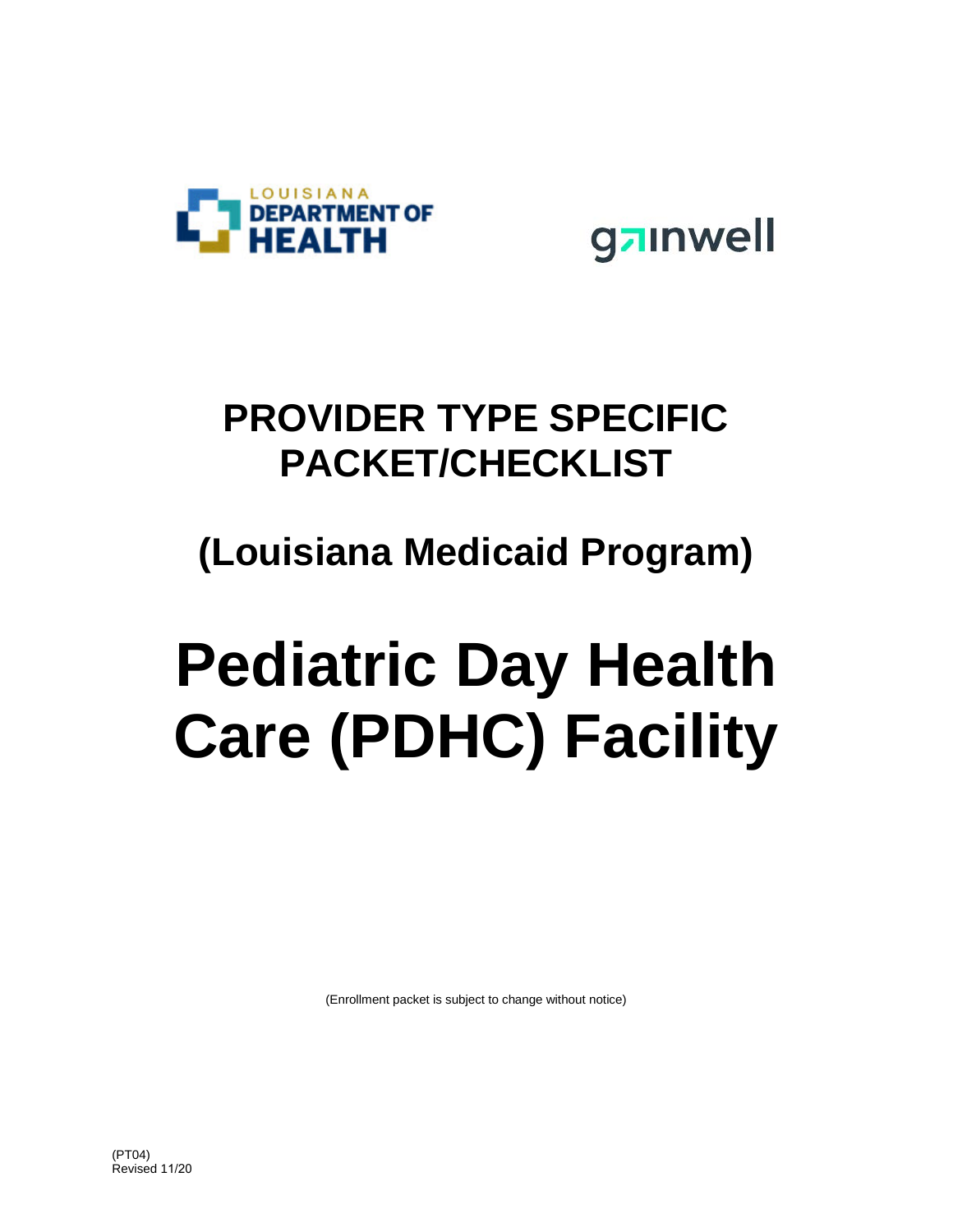## **GENERAL INFORMATION FOR THE PDHC FACILITY PROVIDER TYPE**

**Pediatric day health care** (PDHC) services are an array of services that are designed to meet the medical, social and developmental needs of medically fragile individuals up to the age of 21 who require continuous nursing services and other therapeutic interventions. PDHC services offer a community-based alternative to traditional long term care services or extended nursing services for children with medically complex conditions. These services are provided in a non-residential setting which is licensed as a PDHC facility and enrolled to participate in the Medicaid Program.

**Effective date of this program –** January 2, 2011

#### **Is Prior Authorization required before services are rendered?** Yes

**Web site particulars –** Provider manual, PA Forms/instructions, and the Fee Schedule will all be posted to [www.lamedicaid.com.](http://www.lamedicaid.com/)